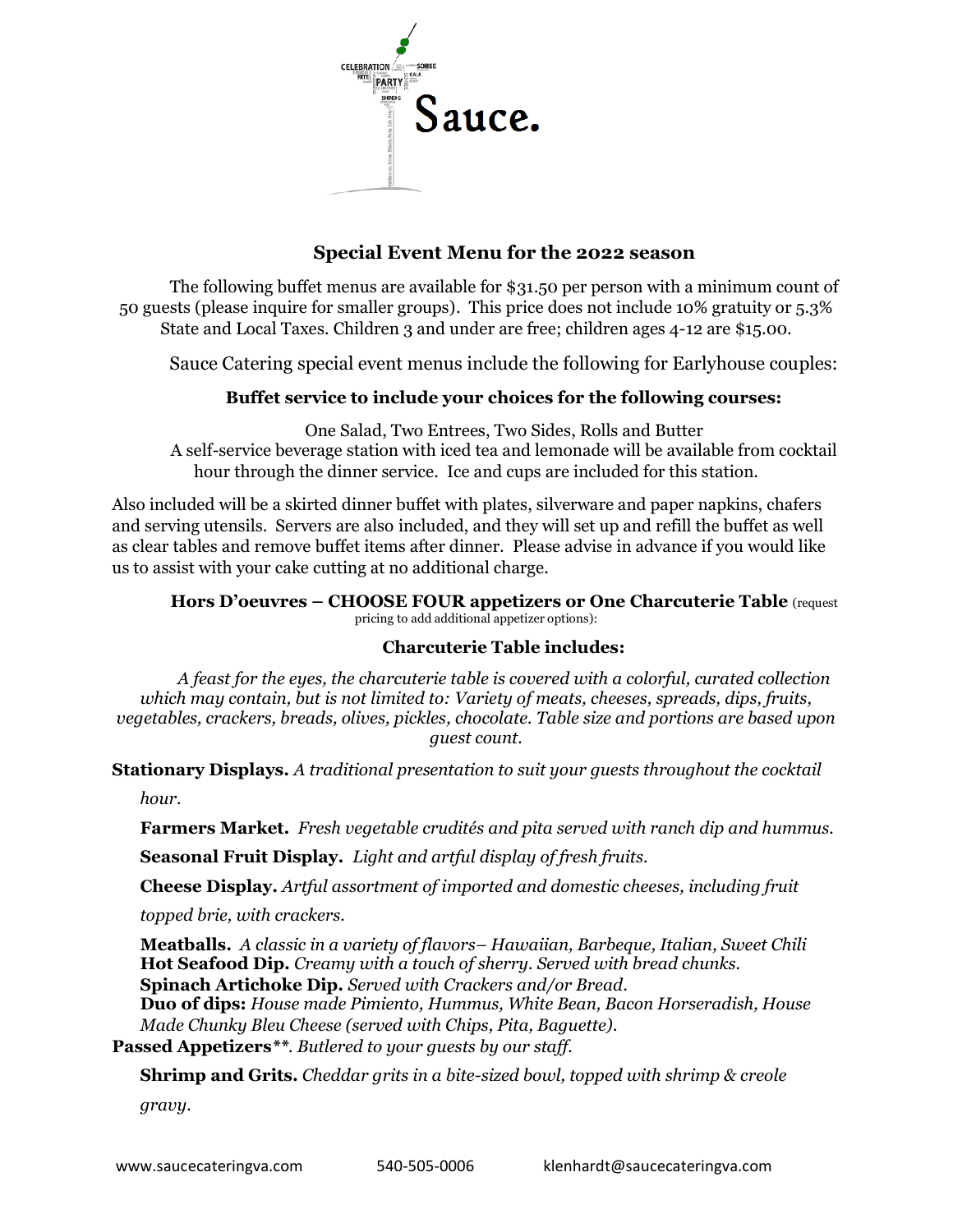

**Caprese Pipettes.** *Mozzarella, tomatoes & basil, skewered with a balsamic vinaigrette filled pipette.*

**Savory Tartlets.** *Baked with your choice of filling: fig with brie, chicken and herb cream* 

*cheese, bruschetta chicken, chicken cordon bleu, BLT, broccoli cheddar, jalapeno popper, or suggest your own creation.*

**Stuffed Mushrooms.** *Our own recipe with sausage, spinach and cheese.*

**Barbeque Chicken Quesadilla.** *Caramelized onions and cheddar.* 

**Shrimp Cocktail Shooters.** *Lightly spiced with Old Bay steamed shrimp in mini* 

*tumblers with cocktail sauce.*

**Korean Beef with Asian Slaw***. Shaved beef, sweet slaw in bamboo cones with tongs.*

**Mushrooms Medley.** *Red wine reduction served atop crispy polenta.*

**Mini Ham Biscuits.** *Choice of Radish-Chive Butter, Honey-Dijon, or Spicy Orange-Peach Spread.*

**Feta Avocado Mousse.** *Served atop Cheese Crisp.*

**Mini Cheeseballs.** *Choice of jalapeno-bacon, pimiento, five-cheese with pecans skewered with pretzel.*

**Chicken and Waffles.** *Choice of Sriracha-Honey or Bourbon Maple Drizzle.*

**Stuffed Endive.** Blue Cheese with walnuts, honey drizzle.

**Crostinis.** *Sliced baguettes topped with your choice of classic tomato bruschetta, grilled artichoke with white bean hummus, pimento cheese with bacon, creamy gorgonzola with toasted pecans, olive tapenade with crumbled feta, shaved rare beef with horseradish cream.*

**Chicken Satay.** *Coconut curry marinade (or opt for simple brine), served with peanut sauce.*

**Smoked Chicken Cigar.** *Lettuce rolled smoked shredded chicken, match garnish.*  **Ras El Hanout Pork.** *Moroccan spices, shredded pork, naan, dill cream, pickled onion* **Soup Shooter.** *Southern peanut, lobster bisque, potato leek, butternut squash bisque* **Smoked Trout**. Macerated Red Onion and Dill-Caper Cream atop rice cracker **Seared Sesame Tuna.** Served atop Tortilla Chip with Wasabi

**Chicken Liver Pate**. Crostini topped w/Bacon Onion Jam

 **Smoked Salmon**. salmon mousse, fried capers, pickled red onion, cracker. *Premium Appetizers – pricing below is in addition to the above-noted pricing.*

**Additional \$2.00 per person** *each* **for one or more of the following: Pork Belly Pops Coffee-Rubbed or Bourbon Five Spice**

**Mini Lobster Roll Sliders (lobster salad includes white fish)**

**Pork Asada Street Tacos**

**Smash Burger Sliders**

**Braised Short Rib Canape with Cherry Jam**

**Fried Oyster atop Deviled Egg with Sweet and Spicy Drizzle**

**Shaved Kobe with Roasted Cherry Compote atop Gorgonzola Shortbread**

# **Add'l \$4/per person** *each* **for Baby Crab Cakes with Remoulade**

*\****Consuming raw or undercooked meats***,* poultry, seafood, shellfish, or eggs may increase

your risk of foodborne illness.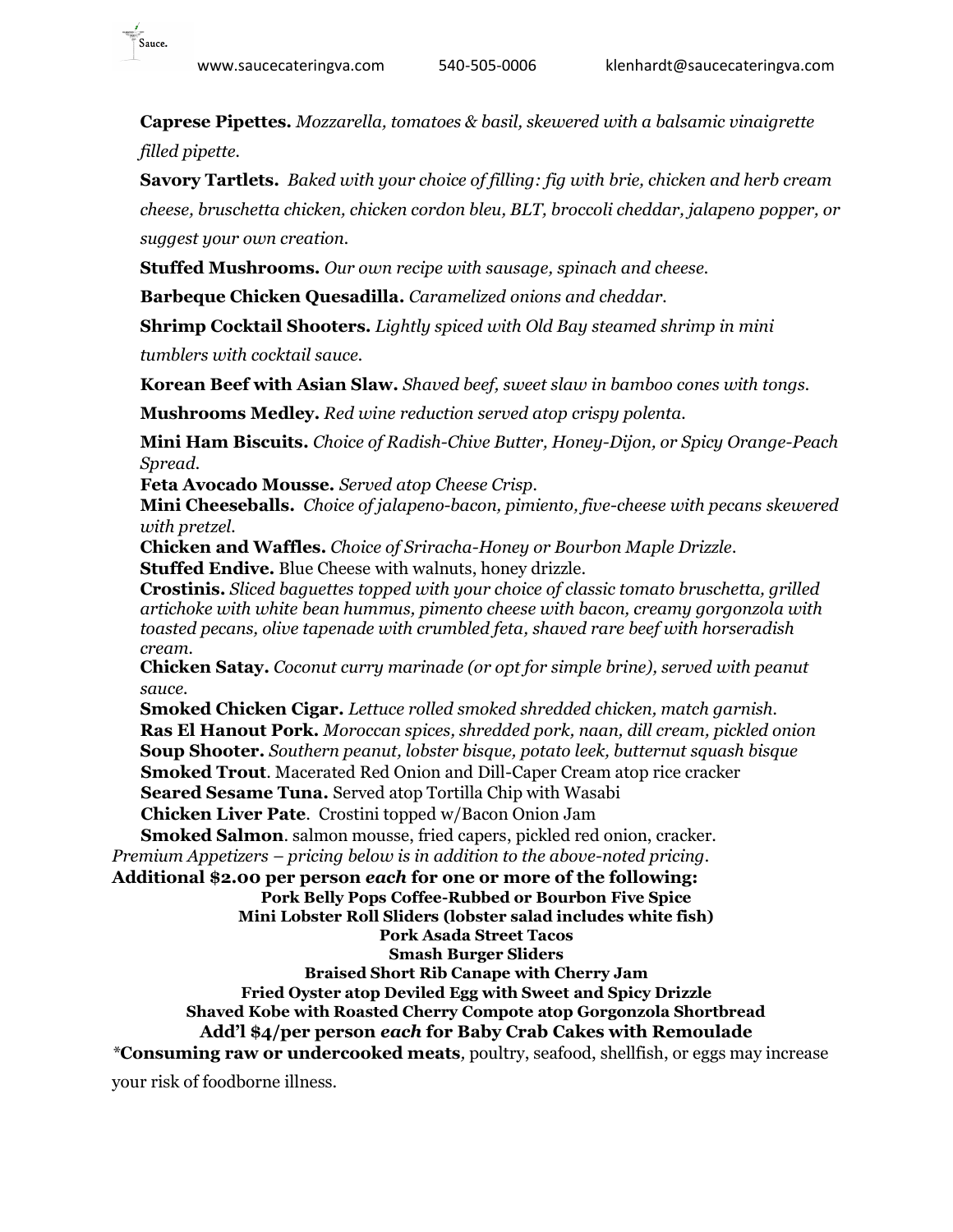

# **Salad - choose ONE:**

**House green salad**. *Tomatoes, cucumbers, red onions served with two dressings.* **Asian salad.** *Mixed greens, mandarin oranges, strawberries, almonds, cucumbers in an Asian vinaigrette.*

**Greek Salad.** *Mixed greens, olives, feta cheese, cucumbers in a Greek vinaigrette.*

**Autumn Salad.** *Mixed greens w. apples, dried cranberries, & candied pecans served w. raspberry vinaigrette or Ranch.*

**Caesar Salad.** *Romaine tossed with Parmesan, cracked pepper and croutons in a Caesar dressing.*

# **Entrees - Choose TWO (add \$5/person each additional choice)**

**Beef**

**Braised Angus.** *Moist & flavorful. Ask for a red wine infusion for your gravy.* 

**Grilled London Broil\*.** A *summertime favorite, marinated tender steak, sliced. Try with* 

*Chimichurri, Whiskey Cream, or Hopped Up Hollandaise*

**Beef Kabobs**. *Tender, marinated Beef, skewered and grilled with peppers, onions, & mushrooms on a bed of rice*

**Corned Beef Brisket. Roasted with spices.** 

**Add \$4/person for Wine-Braised Beef Short Ribs or Veal Osso Bucco**

*\****Consuming raw or undercooked meats***,* poultry, seafood, shellfish, or eggs may increase your risk of foodborne illness.

# **Poultry**

**Roasted Chicken Breast**. *Marinated Boneless Chicken Breasts Baked and Finished with Butter. Try with our Whiskey Cream Sauce, Marsala*

**Huli Huli Chicken.** *Hawaiian recipe with sweet and savory blend grilled and finished in the oven. Breasts and Thighs unless otherwise requested.*

**Chicken Marsala.** *Classic specialty of chicken breasts & mushrooms in a butter and Marsala wine sauce.*

**Chicken Piccata.** *Italian specialty of chicken breasts & capers in a lemony butter and white wine sauce.*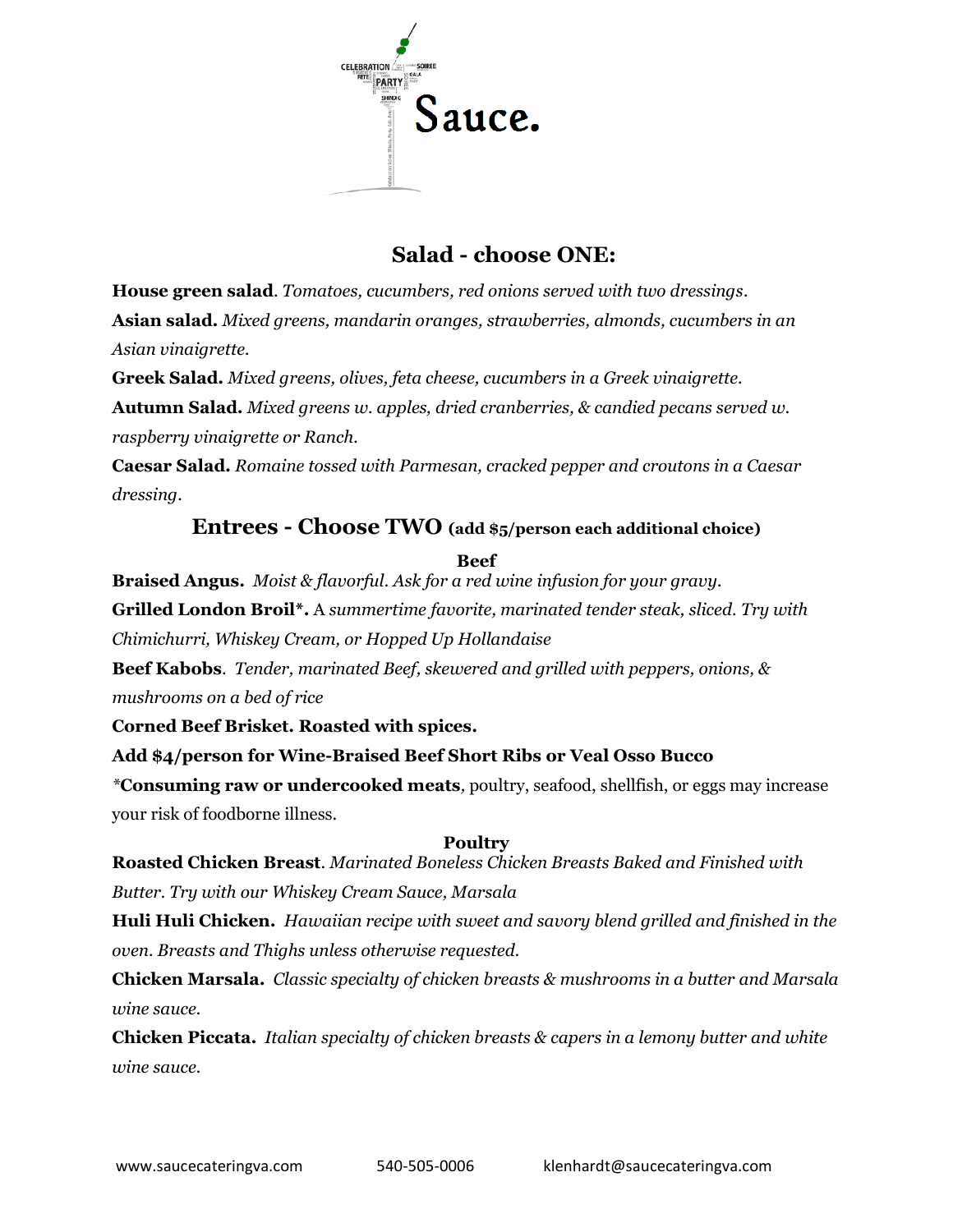

**Bruschetta Chicken.** *Chicken breast topped with a tomato/basil bruschetta and mozzarella on Alfredo Pasta*

**Chicken & Broccoli Alfredo**. *Beautiful presentation of sautéed chicken breast, tender broccoli & creamy Alfredo*.

**Grilled Chicken with Chipotle Butter Sauce***. Buttery with lots of spice but not too hot.* **Roast Turkey**. *Moist turkey breast seasoned with our proprietary poultry blend.*

#### **Pork**

**Pulled Pork Barbeque**. *Served with coleslaw as a condiment, and two sauces.* **Bone-in Pork Chops***. Mesquite marinated, grilled, then served with a bold seasonal chutney.* **Herb Crusted Roast Pork Loin**. S*erved with a flavorful apple and herb dressing.* **Grilled and Glazed Pork Tenderloin***. Tender medallions sliced and served with cider pan sauce.*

**Baked Ham**. *The all-American favorite with brown sugar and Honey-Pale Ale Mustard. Add \$3/person for Braised Osso Bucco*

#### **Fish and Seafood**

**Baked Salmon**. *A delightful fresh presentation, choose from chili garlic, Tuscan butter, or lightly seasoned and served with cucumber dill crème fraiche.*

**Grilled Salmon.** *Blackened with Cajun Seasoning. Buttery with a kick.*

**Baked White Fish.** *Breadcrumbs and parmesan, plain, white wine beurre blanc, or lemon cream sauce.*

**Shrimp Scampi**. *Tender shrimp sautéed in butter with garlic and white wine, served with angel hair pasta.*

**Mussels in Garlic, Herbs, & White Wine**. *The classic recipe displayed on a bed of linguine.*

#### *Add to per person rate for the following:*

*\$2/person Skewered Shrimp- marinated and grilled.*

*\$8/person Crabcake with Red Pepper Remoulade (includes ONE crabcake per person), manned by staff member for service*

*\$2/Scallops in Brown Butter*

*\$9/Crab Stuffed Lemon (includes ONE per person), manned by staff member for service*

**Pasta**

**Vegetarian Lasagna**. *Mushrooms, zucchini, carrots, and onions with three cheeses and a rich marinara.*

**Classic Lasagna with Meat Sauce**.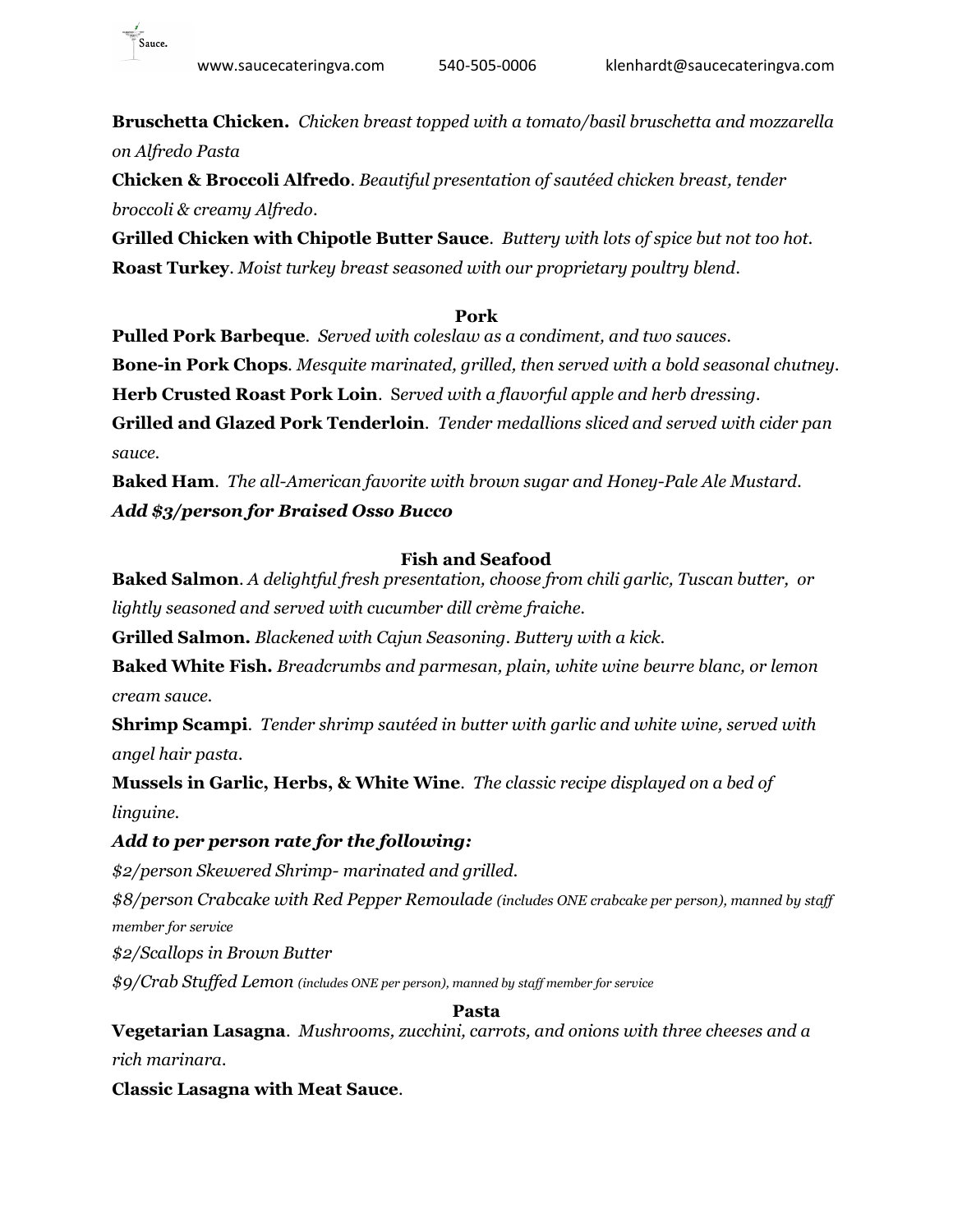

**Spaghetti Bolognese.** *Sauce's house-made specialty. Meaty, rich Bolognese sauce atop spaghetti.*

**Baked Ziti**. *Blend of cheeses, pasta, and marinara topped with mozzarella.*

**Fettuccini Alfredo.** *Chicken and Broccoli in a lovely presentation atop rich alfredo and fettuccini.*

**Cheese Manicotti.** Garnish of sauce trio: pesto, alfredo, red pepper.

#### **Vegetarian, Vegan, Gluten Free**

**Eggplant Cutlet.** *Stacked with Fresh Marinara, Basil & Mozzarella*

**Pasta Primavera**. *Linguine with Roasted Vegetables in Olive Oil or Butter Sauce w. Parmesan.*

**Baked Caprese Portobello.** *Mozzarella, tomatoes, basil, and balsamic. Vegan and gluten free available.*

#### **Taco Bar (No 2nd Entrée, Average 2-3 Tacos Per Guest) \$29/Per Adult, \$20/Child 4-12, \$0/Child 3 and Under** Hard Shells, Soft Flour Tacos, Tortilla Chips

Choose Two "Proteins": Shredded Chicken, Ground Beef, Refried Beans, Chorizo Spiked Pork, Grilled Shrimp, Marinated Mushrooms. Toppings: Chopped Onions, Lettuce, and Tomato; Salsa; Shredded Cheese; Sour Cream; Jalapenos; Queso Cheese Sauce Sides Choose from Two: Refried Beans, Jalapeno Chipotle Black Beans, Elote (Mexican Street Corn) Salad, Spanish Rice , Sauteed Peppers and Onions

# **Side Dishes - choose TWO (add \$3/person each additional choice):**

**Creamy REAL Mashed potatoes.** O*ur most popular option.*

**Baby Potatoes.** *Roasted baby potatoes with herbs and spices. Ask for a truffle butter finish.*

**Twice Baked Potatoes.** *Filled with creamy potatoes, sour cream, cheese.* 

**Baked White or Sweet Potato***. Toppings on display include butter, bacon, cheddar, and* 

*sour cream for white; brown sugar and butter for sweet.* 

**Macaroni and Cheese.**

# **Creamy Parmesan Risotto**

**Polenta.** *Crispy griddled medallions or creamy with parmesan*.

**Rice.** *Pilaf, cilantro-lime, or Spanish.*